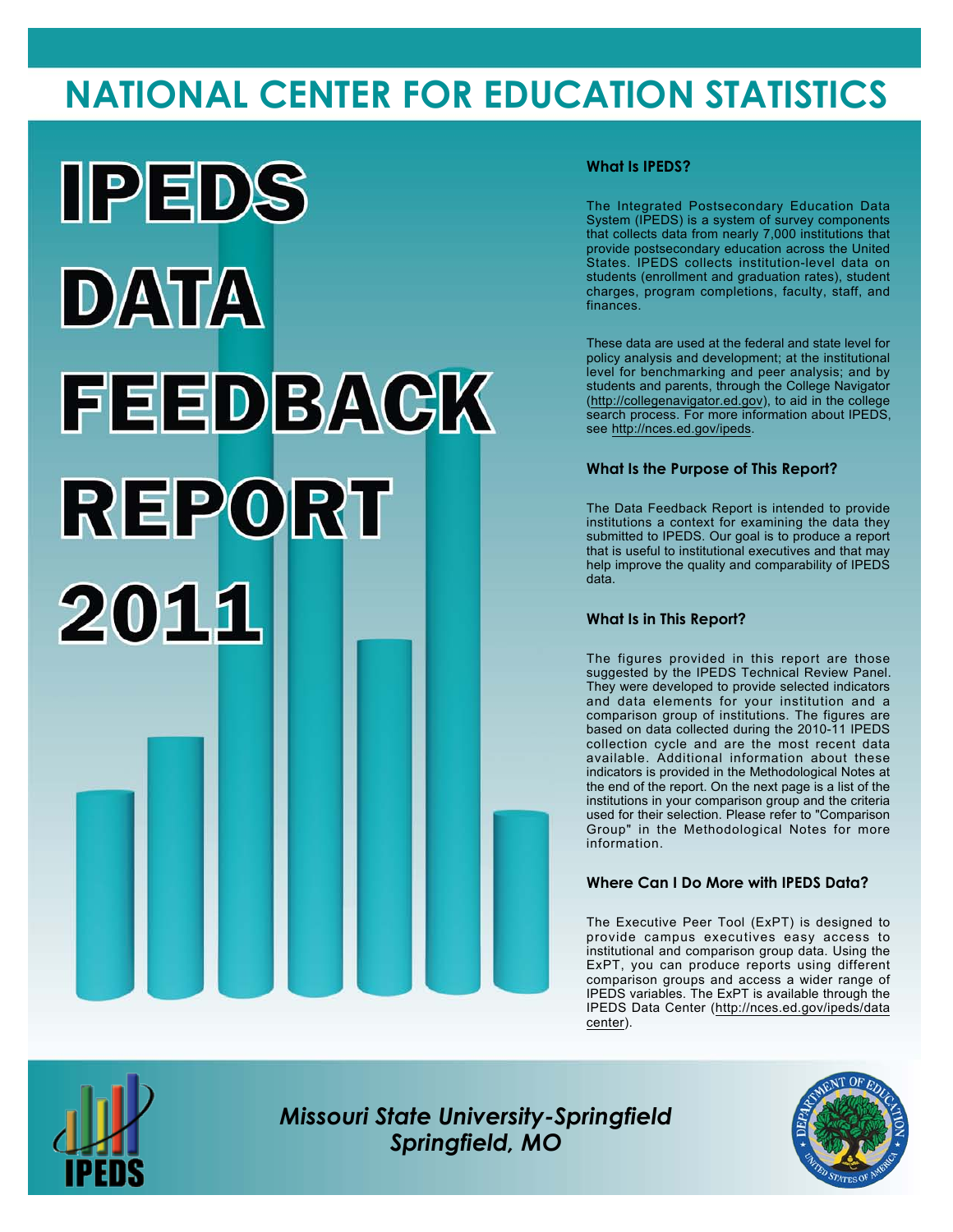# **COMPARISON GROUP**

Comparison group data are included to provide a context for interpreting your institution's statistics. If your institution did not define a Custom Comparison Group for this report by July 15, NCES selected a comparison group for you. (In this case, the characteristics used to define the comparison group appears below.) The Executive Peer Tool (ExPT)[\(http://nces.ed.gov/ipeds/datacenter/\)](http://nces.ed.gov/ipeds/datacenter/) can be used to reproduce the figures in this report using different peer groups.

The custom comparison group chosen by Missouri State University-Springfield includes the following 11 institutions:

- Ball State University (Muncie, IN)
- Grand Valley State University (Allendale, MI)
- Illinois State University (Normal, IL)
- James Madison University (Harrisonburg, VA)
- Louisiana Tech University (Ruston, LA)
- The University of Montana (Missoula, MT)
- The University of Texas at Arlington (Arlington, TX)
- Towson University (Towson, MD)
- University of North Carolina at Charlotte (Charlotte, NC)
- University of Northern Iowa (Cedar Falls, IA)
- Wichita State University (Wichita, KS)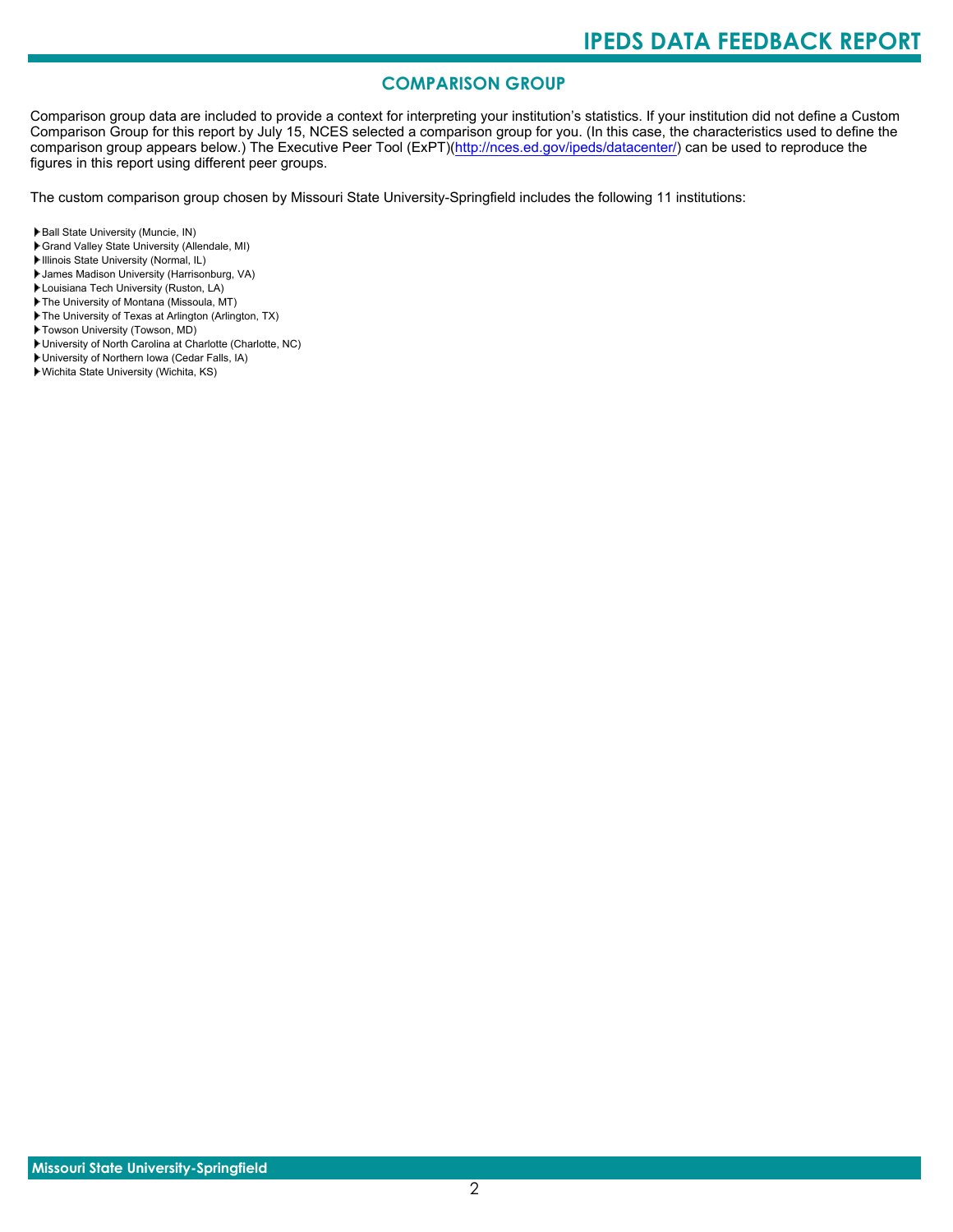#### **Figure 1. Percent of all students enrolled, by race/ethnicity and percent of students who are women: Fall 2010**



**NOTE: For this survey year, institutions were required to report race and ethnicity using the 1997 (new) Office of Management and Budget categories. For more information** about disaggregation of data by race and ethnicity, please see the Methodological Notes at the end of this report. Median values for the comparison group will not add to 100<br>percent. See "Use of Median Values for Compariso **institutions in the comparison group.**

**SOURCE: U.S. Department of Education, National Center for Education Statistics, Integrated Postsecondary Education Data System (IPEDS): Spring 2011, Fall Enrollment component.**

#### **Figure 2. Unduplicated 12-month headcount of all students and of undergraduate students (2009-10), total FTE enrollment (2009-10), and full- and part-time fall enrollment (Fall 2010)**



**NOTE: For details on calculating full-time equivalent (FTE) enrollment, see Calculating FTE in the Methodological Notes at the end of this report. Total headcount, FTE, and full- and part-time fall enrollment include both undergraduate and postbaccalaureate students, when applicable. N is the number of institutions in the comparison group.**

**SOURCE: U.S. Department of Education, National Center for Education Statistics, Integrated Postsecondary Education Data System (IPEDS): Fall 2010, 12-month Enrollment component and Spring 2011, Fall Enrollment component.**

#### **Figure 3. Number of degrees awarded, by level: 2009-10**



**NOTE: For additional information about postbaccalaureate degree levels, see the Methodology Notes. N is the number of institutions in the comparison group. SOURCE: U.S. Department of Education, National Center for Education Statistics, Integrated Postsecondary Education Data System (IPEDS): Fall 2010, Completions component.**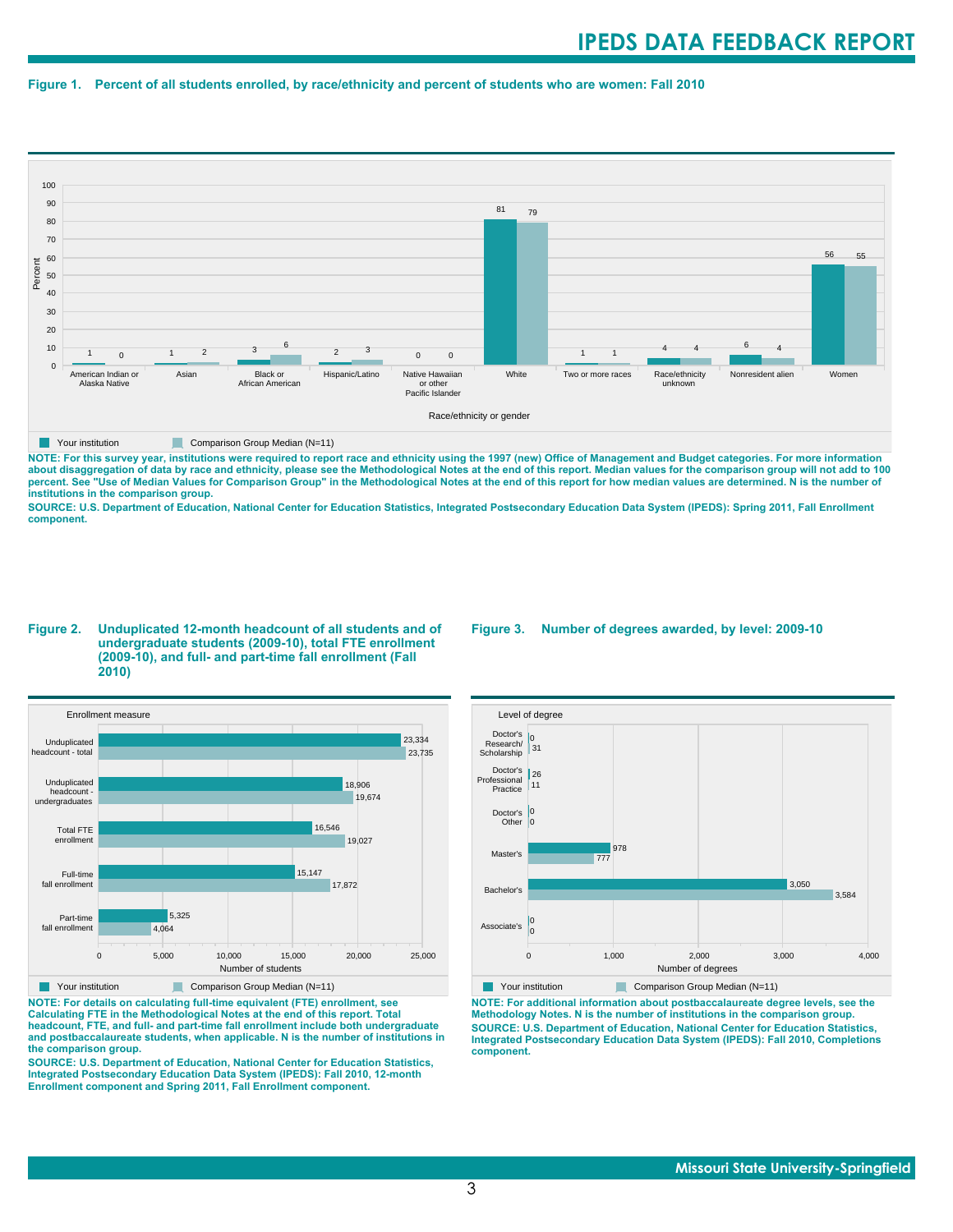**Figure 4. Academic year tuition and required fees for full-time, first-time, degree/certificate-seeking undergraduates: 2007-08--2010-11**



**NOTE: The tuition and required fees shown here are the lowest reported from the categories of in-district, in-state, and out-of-state. N is the number of institutions in the comparison group.**

**SOURCE: U.S. Department of Education, National Center for Education Statistics, Integrated Postsecondary Education Data System (IPEDS): Fall 2010, Institutional Characteristics component.**

**Figure 6. Percent of full-time, first-time degree/certificate-seeking undergraduate students who received grant or scholarship aid from the federal government, state/local government, or the institution, or loans, by type of aid: 2009-10**



**NOTE: Any grant aid above includes grant or scholarship aid from the federal government, state/local government, or the institution. Federal grants includes Pell grants and other federal grants. Any loans includes federal loans and other loans to students. For details on how students are counted for financial aid reporting, see Cohort Determination in the Methodological Notes at the end of this report. N is the**

**SOURCE: U.S. Department of Education, National Center for Education Statistics, Integrated Postsecondary Education Data System (IPEDS): Spring 2011, Student Financial Aid component.**

#### **Figure 5. Average net price of attendance for full-time, first-time, degree/certificate-seeking undergraduate students receiving grant or scholarship aid: 2007-08--2009-10**



**NOTE: Average net price is for full-time, first-time, degree/certificate-seeking undergraduate students and is generated by subtracting the average amount of federal, state/local government, and institutional grant and scholarship aid from the total cost of attendance. For public institutions, this includes only students who paid the in-state or in-district tuition rate. Total cost of attendance is the sum of published tuition and required fees, books and supplies, and the weighted average room and board and other expenses. For more information, see the Methodological Notes at the end of this report. N is the number of institutions in the comparison group.**

**SOURCE: U.S. Department of Education, National Center for Education Statistics, Integrated Postsecondary Education Data System (IPEDS): Fall 2010, Institutional Characteristics component; Spring 2011, Student Financial Aid component.**

#### **Figure 7. Average amounts of grant or scholarship aid from the federal government, state/local government, or the institution, or loans received, by full-time, first-time degree/certificate-seeking undergraduate students, by type of aid: 2009-10**



**NOTE: Any grant aid above includes grant or scholarship aid from the federal government, state/local government, or the institution. Federal grants includes Pell grants and other federal grants. Any loans includes federal loans and other loans to students. Average amounts of aid were calculated by dividing the total aid awarded by the total number of recipients in each institution. N is the number of institutions in the comparison group.**

**SOURCE: U.S. Department of Education, National Center for Education Statistics, Integrated Postsecondary Education Data System (IPEDS): Spring 2011, Student Financial Aid component.**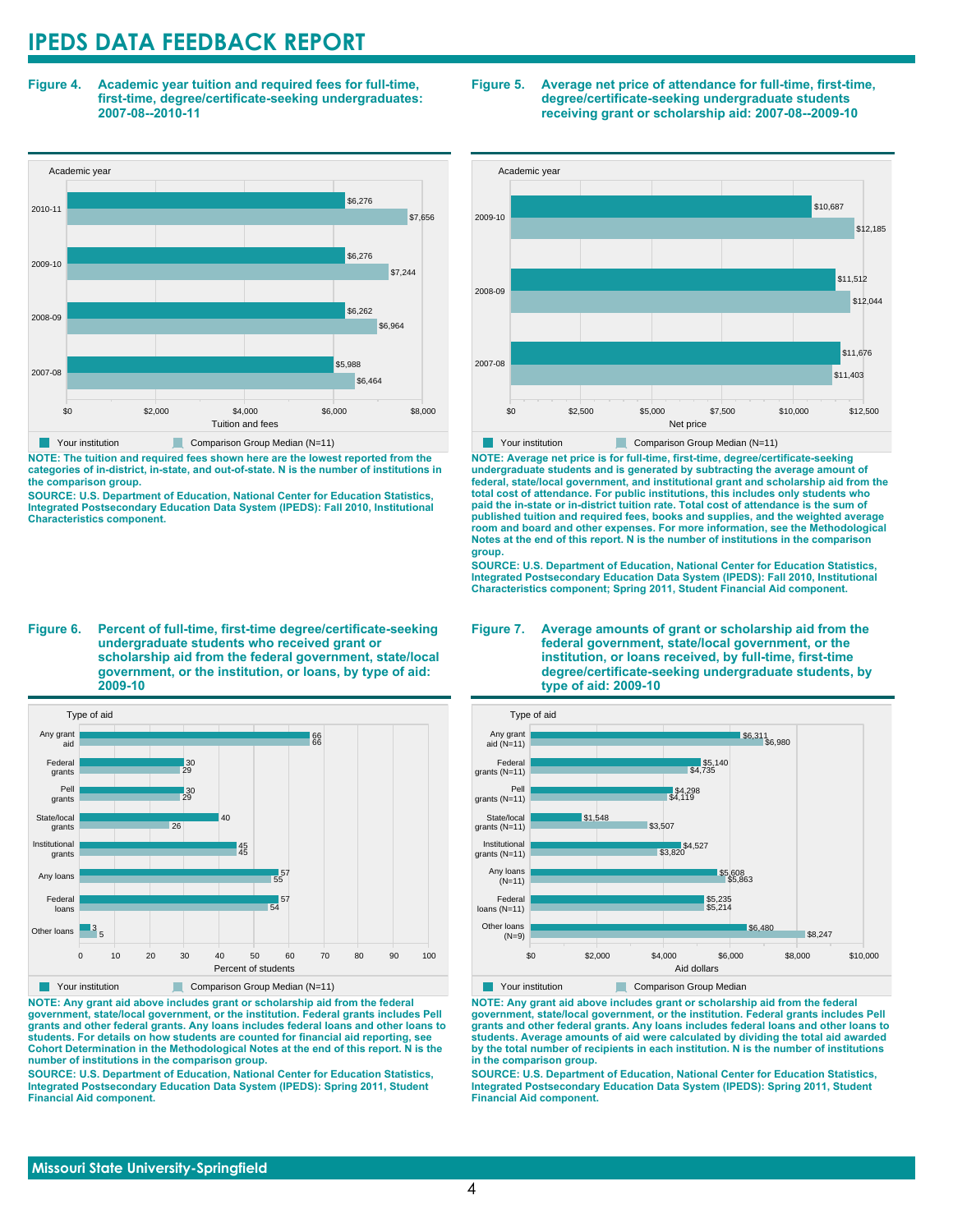#### **Figure 8. Percent of all undergraduates receiving aid by type of aid: 2009-10**

**Figure 9. Average amount of aid received by all undergraduates, by type of aid: 2009-10**



**NOTE: Any grant aid above includes grant or scholarship aid from the federal government, state/local government, the institution, or other sources. Federal loans includes only federal loans to students. N is the number of institutions in the comparison group.**

**SOURCE: U.S. Department of Education, National Center for Education Statistics, Integrated Postsecondary Education Data System (IPEDS): Spring 2011, Student Financial Aid component.**



**NOTE: Any grant aid above includes grant or scholarship aid from the federal government, state/local government, the institution, or other sources. Federal loans includes federal loans to students. Average amounts of aid were calculated by dividing the total aid awarded by the total number of recipients in each institution. N is the number of institutions in the comparison group.**

**SOURCE: U.S. Department of Education, National Center for Education Statistics, Integrated Postsecondary Education Data System (IPEDS): Spring 2011, Student Financial Aid component.**

#### **Figure 10. Graduation rate and transfer-out rate (2004 cohort); graduation rate cohort as a percent of total entering students and retention rates of first-time students (Fall 2010)**



**NOTE: Graduation rate cohort includes all full-time, first-time, degree/certificateseeking undergraduate students. Entering class includes all students coming to the institution for the first time. Only institutions with a mission to prepare students to transfer are required to report transfers out. Graduation and transfer-out rates are the Student Right-to-Know rates. Retention rates are measured from the fall of first enrollment to the following fall. 4-yr institutions report retention rates for students seeking a bachelor's degree. Median values for the comparison group will not add to 100 percent. N is the number of institutions in the comparison group.**

**SOURCE: U.S. Department of Education, National Center for Education Statistics, Integrated Postsecondary Education Data System (IPEDS): Spring 2011, Graduation Rates component and Fall Enrollment component.**

#### **Figure 11. Bachelor's degree graduation rates of full-time, first-time, degree/certificate-seeking undergraduates within 4 years, 6 years, and 8 years: 2002 cohort**



**NOTE: The 6-year graduation rate is the Student Right-to-Know (SRK) rate; the 4 and 8-year rates are calculated using the same methodology. For more information see the Methodological Notes at the end of the report. N is the number of institutions in the comparison group.**

**SOURCE: U.S. Department of Education, National Center for Education Statistics, Integrated Postsecondary Education Data System (IPEDS): Spring 2011, 200% Graduation Rates component.**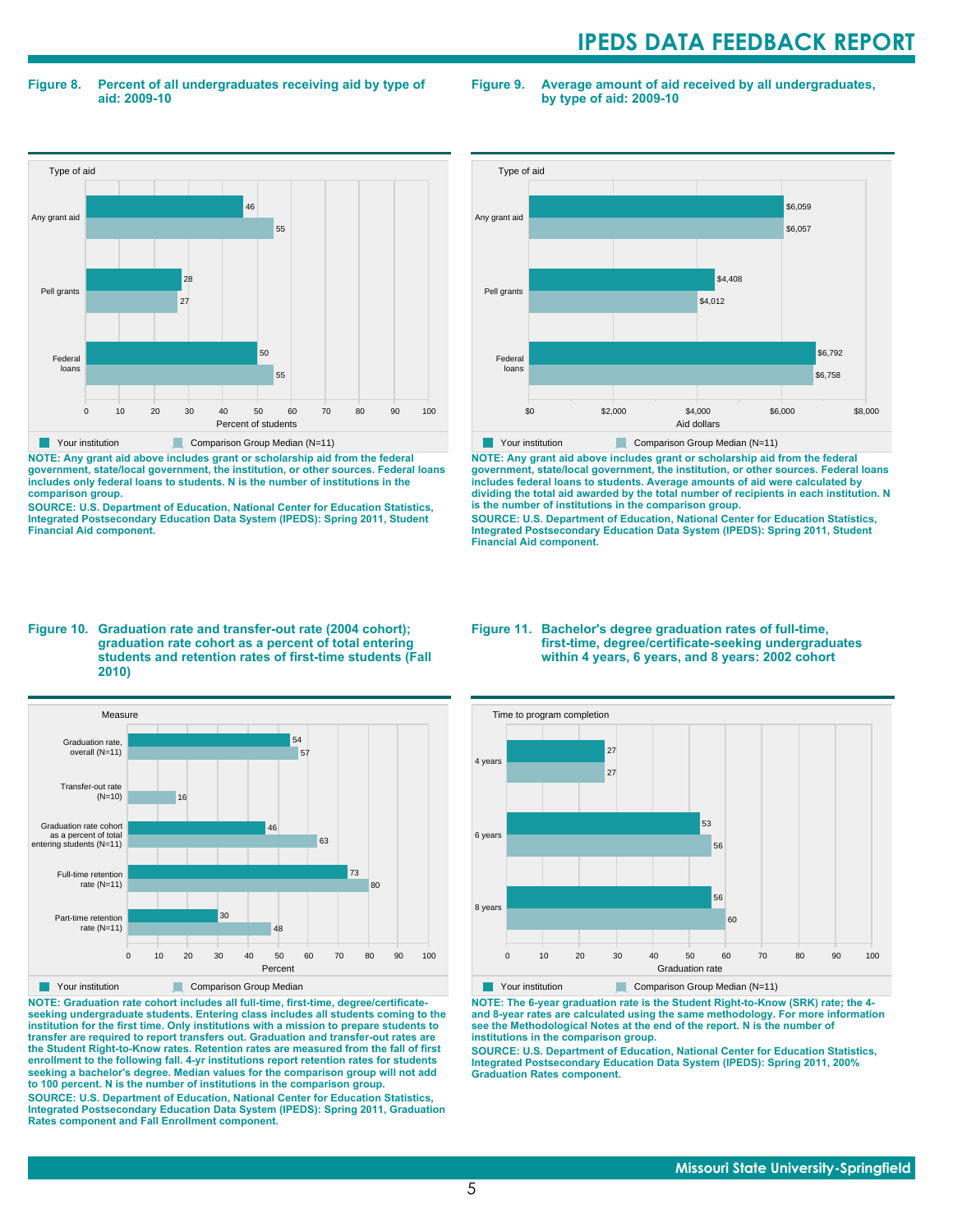### **Figure 12. Full-time equivalent staff, by assigned position: Fall 2010**

#### **Staff category** 0 200 400 600 800 1,000 Number of staff Non-professional Other professional (support/service) Executive/ administrative/ managerial Instruction/ research/ public service 649 855 551 547 119 81 981 804 Your institution **Comparison Group Median (N=11)**

**NOTE: Graduate assistants are not included in this figure. For information on the calculation of FTE of staff, see the Methodological Notes. N is the number of institutions in the comparison group.**

**SOURCE: U.S. Department of Education, National Center for Education Statistics, Integrated Postsecondary Education Data System (IPEDS): Winter 2010-11, Human Resources component.**

#### **Figure 13. Average salaries of full-time instructional staff equated to 9-month contracts, by academic rank: Academic year 2010-11**



**NOTE: Average full-time instructional staff salaries for 11/12-month contracts were equated to 9-month average salaries by multiplying the 11/12-month salary by .8182. Salaries based on less than 9-month contracts are not included. Medical school salaries are not included. N is the number of institutions in the comparison group. SOURCE: U.S. Department of Education, National Center for Education Statistics, Integrated Postsecondary Education Data System (IPEDS): Winter 2010-11, Human Resources component.**

#### **Figure 14. Percent distribution of core revenues, by source: Fiscal year 2010**



**NOTE: The comparison group median is based on those members of the comparison group that report finance data using the same accounting standards as the comparison institution. For a detailed definition of core revenues, see the Methodological Notes. N is the number of institutions in the comparison group. SOURCE: U.S. Department of Education, National Center for Education Statistics, Integrated Postsecondary Education Data System (IPEDS): Spring 2011, Finance component.**

#### **Figure 15. Core expenses per FTE enrollment, by function: Fiscal year 2010**



**Your institution** Comparison Group Median (N=11)

**NOTE: The comparison group median is based on those members of the comparison group that report finance data using the same accounting standards as the comparison institution. Expenses per full-time equivalent (FTE) enrollment, particularly instruction, may be inflated because finance data includes all core expenses while FTE reflects credit activity only. For details on calculating FTE enrollment and a detailed definition of core expenses, see the Methodological Notes. N is the number of institutions in the comparison group. SOURCE: U.S. Department of Education, National Center for Education Statistics, Integrated Postsecondary Education Data System (IPEDS): Fall 2010, 12-month Enrollment component and Spring 2011, Finance component.**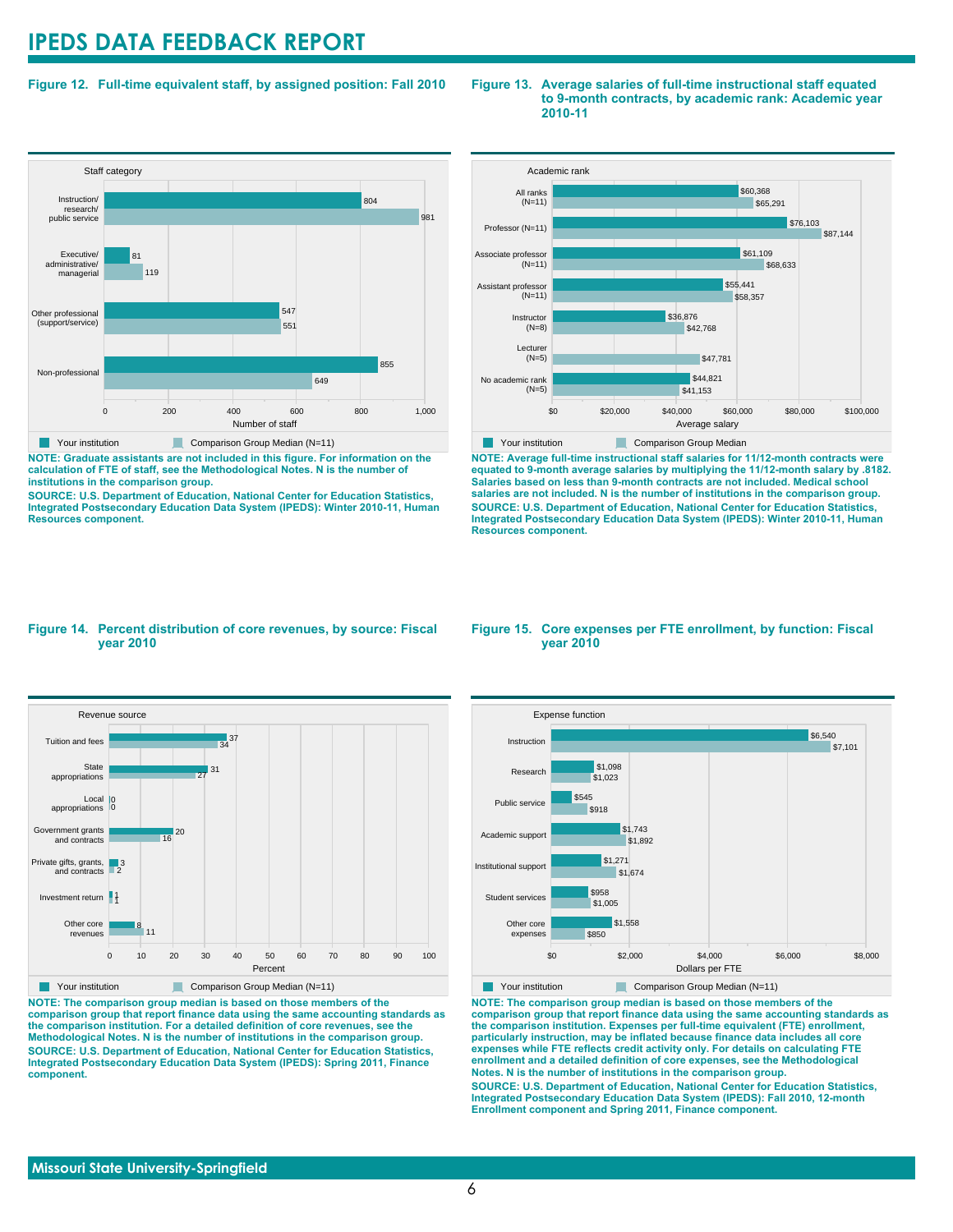# **METHODOLOGICAL NOTES**

#### **Overview**

This report is based on data supplied by institutions to IPEDS during the 2010-11 survey year. Response rates exceeded 99 percent for most surveys. Detailed response tables are included in IPEDS First Look reports, which can be found at [http://nces.ed.gov/pubsearch/getpubcats.asp?sid=010.](http://nces.ed.gov/pubsearch/getpubcats.asp?sid=010)

#### **Use of Median Values for Comparison Group**

The value for the comparison institution is compared to the median value for the comparison group for each statistic included in the figure. If more than one statistic is presented in a figure, the median values are determined separately for each indicator or statistic. Medians are not reported for comparison groups with less than three values. Where percentage distributions are presented, median values may not add to 100 percent. Through the ExPT, users have access to all of the data used to create the figures included in this report.

#### **Missing Statistics**

If a statistic is not reported for your institution, the omission indicates that the statistic is not relevant to your institution and the data were not collected. As such, not all notes listed below may be applicable to your report.

#### **Use of Imputed Data**

All IPEDS data are subject to imputation for total (institutional) and partial (item) nonresponse. If necessary, imputed values were used to prepare your report.

#### **Data Confidentiality**

IPEDS data are not collected under a pledge of confidentiality.

#### **Disaggregation of Data by Race/Ethnicity**

When applicable, some statistics are disaggregated by race/ethnicity. Data disaggregated by race/ethnicity have been reported using the 1997 (new) Office of Management and Budget categories. Detailed information about the recent race/ethnicity changes can be found at <http://nces.ed.gov/ipeds/reic/resource.asp>.

#### **Postbaccalaureate Degree Categories**

The use of new postbaccalaureate degree categories was mandatory in the 2010-11 collection year. These categories are: doctor's degreeresearch/scholarship, doctor's degree-professional practice, and doctor's degree-other. (The first-professional degree and certificate categories and the single doctor's degree category have been eliminated.)

#### **Cohort Determination for Reporting Student Financial Aid and Graduation Rates**

Student cohorts for reporting Student Financial Aid and Graduation Rates data are based on the reporting type of the institution. For institutions that report based on an academic year (those operating on standard academic terms), student counts and cohorts are based on fall term data. Student counts and cohorts for program reporters (those that do not operate on standard academic terms) are based on unduplicated counts of students enrolled during a full 12-month period.

#### **Description of Statistics Used in the Figures**

#### *Average Institutional Net Price*

Average net price is calculated for full-time, first-time degree/certificateseeking undergraduates who were awarded grant or scholarship aid from the federal government, state/local government, or the institution anytime during the full aid year. For public institutions, this includes only students who paid the in-state or in-district tuition rate. Other sources of grant aid are excluded. Average net price is generated by subtracting the average amount of federal, state/local government, and institutional grant and scholarship aid from the total cost of attendance. Total cost of attendance is the sum of published tuition and required fees, books and supplies, and the weighted average room and board and other expenses.

For the purpose of the IPEDS reporting, aid received refers to financial aid that was awarded to, and accepted by, a student. This amount may differ from the aid amount that is disbursed to a student.

#### *Core Expenses*

Core expenses include expenses for instruction, research, public service, academic support, institutional support, student services, scholarships and fellowships (reported under FASB standards as net grant aid to students), and other expenses. Expenses for operation and maintenance of plant, depreciation, and interest are allocated to each of the other functions. Core expenses exclude expenses for auxiliary enterprises (e.g., bookstores, dormitories), hospitals, and independent operations.

#### *Core Revenues*

Core revenues for public institutions reporting under GASB standards include tuition and fees; government appropriations (federal, state, and local); government grants and contracts; private gifts, grants, and contracts; sales and services of educational activities; investment income; other operating and non-operating sources; and other revenues and additions (capital appropriations and grants and additions to permanent endowments). Core revenues for private, not-for-profit institutions (and a small number of public institutions) reporting under FASB include tuition and fees; government appropriations (federal, state, and local); government grants and contracts; private gifts, grants, and contracts (including contributions from affiliated entities); investment return; sales and services of educational activities; and other sources. Core revenues for private, for-profit institutions reporting under FASB standards include tuition and fees; government appropriations (federal, state, and local); government grants and contracts; private grants and contracts; net investment income; sales and services of educational activities; and other sources. In general, core revenues exclude revenues from auxiliary enterprises (e.g., bookstores, dormitories), hospitals, and independent operations.